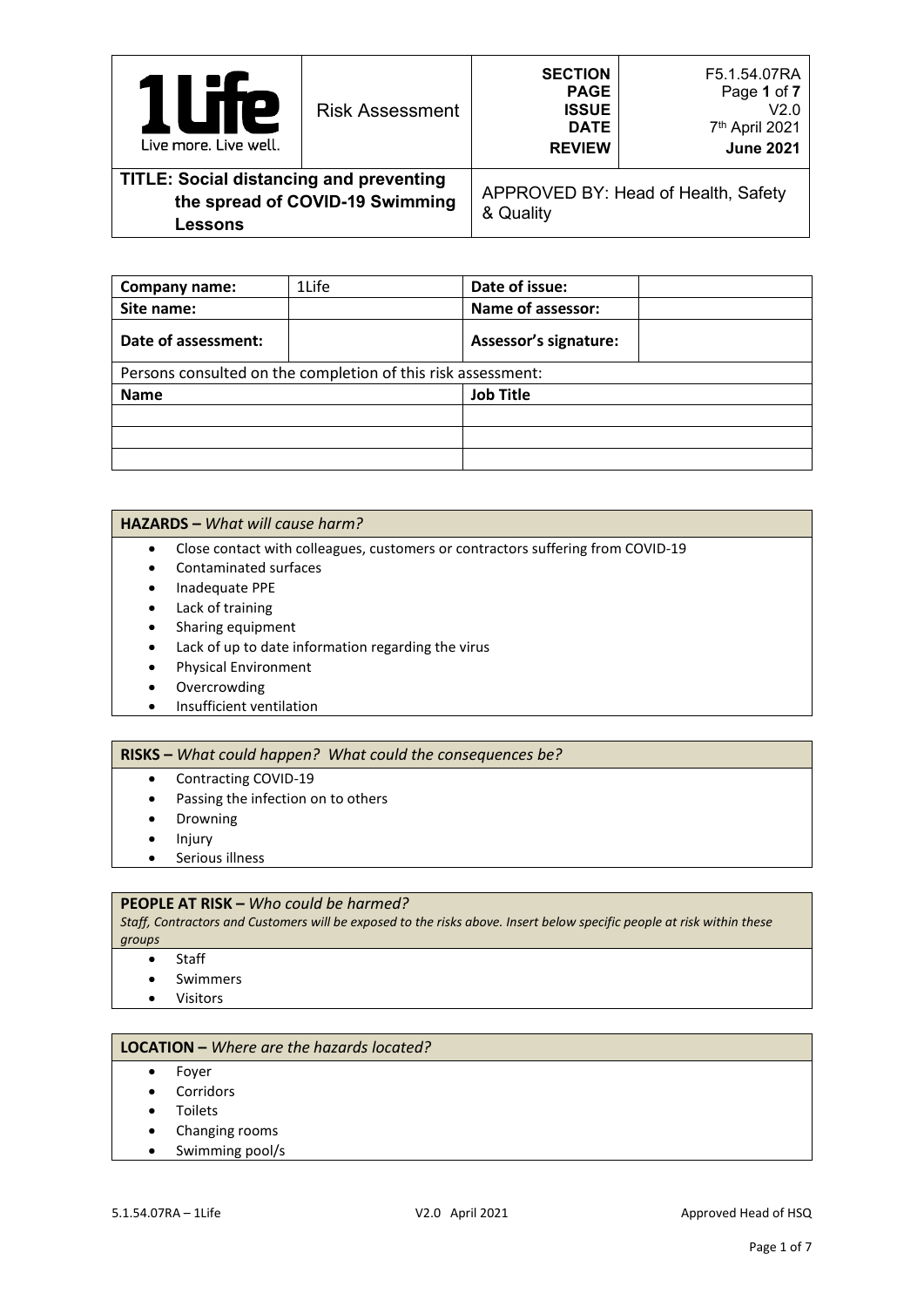| <b>Te</b><br>Live more. Live well.                                                | <b>Risk Assessment</b> | <b>SECTION</b><br><b>PAGE</b><br><b>ISSUE</b><br><b>DATE</b><br><b>REVIEW</b> | F5.1.54.07RA<br>Page 2 of 7<br>V2.0<br>7 <sup>th</sup> April 2021<br><b>June 2021</b> |
|-----------------------------------------------------------------------------------|------------------------|-------------------------------------------------------------------------------|---------------------------------------------------------------------------------------|
| <b>TITLE: Social distancing and preventing</b><br>the spread of COVID-19 Swimming |                        | $0.0$ $1:4$                                                                   | APPROVED BY: Head of Health, Safety                                                   |

| <b>GENERAL CONTROL MEASURES - What are you doing to control the risks?</b>                                       |                                                                                                   |     |           |      |             |
|------------------------------------------------------------------------------------------------------------------|---------------------------------------------------------------------------------------------------|-----|-----------|------|-------------|
| All the control measures identified below will in combination, contribute to minimise the risks identified to an |                                                                                                   |     |           |      |             |
|                                                                                                                  | acceptable level. Please identify below whether the controls are happening or not.                |     |           |      |             |
| No.                                                                                                              | Description                                                                                       | Yes | <b>No</b> | N.A. | Responsible |
|                                                                                                                  | Customers are informed if they, or a member of their                                              |     |           |      |             |
| 1                                                                                                                | household, has, or have, any signs or symptoms of COVID-19,                                       |     |           |      |             |
|                                                                                                                  | they are not to enter the facility or attend swimming lessons.                                    |     |           |      |             |
|                                                                                                                  | Anyone with COVID-19 symptoms such as:                                                            |     |           |      |             |
|                                                                                                                  | A new continuous cough                                                                            |     |           |      |             |
|                                                                                                                  | A high temperature<br>$\bullet$                                                                   |     |           |      |             |
|                                                                                                                  | A loss of, or change to sense of smell or taste<br>$\bullet$                                      |     |           |      |             |
| 2                                                                                                                | Are advised to stay at home and self-isolate in line with                                         |     |           |      |             |
|                                                                                                                  | government guidelines                                                                             |     |           |      |             |
|                                                                                                                  | https://www.nhs.uk/conditions/coronavirus-covid-                                                  |     |           |      |             |
|                                                                                                                  | 19/symptoms/?fbclid=IwAR1PwxVCSjIY5ksVSHTpuR6B72_A8J                                              |     |           |      |             |
|                                                                                                                  | DcxPsxHoCw2gvgmcMbtJCkwhfpkks                                                                     |     |           |      |             |
|                                                                                                                  | Any teachers that have COVID-19 symptoms or are living with                                       |     |           |      |             |
|                                                                                                                  | someone with confirmed COVID-19 will not be permitted to                                          |     |           |      |             |
| 3                                                                                                                | attend a lesson until they have been tested and cleared of                                        |     |           |      |             |
|                                                                                                                  | the virus and have completed the quarantine period as                                             |     |           |      |             |
|                                                                                                                  | detailed in the government guidelines.                                                            |     |           |      |             |
| 4                                                                                                                | Temperature checks recorded for all teachers before each shift                                    |     |           |      |             |
|                                                                                                                  | if they teach across multiple locations.<br>The parents/guardians of swimmers that are at high or |     |           |      |             |
| 5                                                                                                                | moderate risk should discuss the return to the pool with their                                    |     |           |      |             |
|                                                                                                                  | GP before they return to swimming.                                                                |     |           |      |             |
|                                                                                                                  | Tape and floor markings are used on the floor to ensure 2-                                        |     |           |      |             |
| 6                                                                                                                | metre distancing for customers when queuing.                                                      |     |           |      |             |
|                                                                                                                  | Social distancing measures will be maintained by all swimmers                                     |     |           |      |             |
|                                                                                                                  | when moving through the Centre through signage and floor                                          |     |           |      |             |
| $\overline{7}$                                                                                                   | markings, with one-way systems in place where possible.                                           |     |           |      |             |
|                                                                                                                  | Adults must wear masks at all times whilst in the Centres                                         |     |           |      |             |
|                                                                                                                  | unless taking part in an activity.                                                                |     |           |      |             |
|                                                                                                                  | Lessons are staggered to reduce the amount of users in the                                        |     |           |      |             |
| 8                                                                                                                | changing rooms and moving through the Centres at any one                                          |     |           |      |             |
|                                                                                                                  | time.                                                                                             |     |           |      |             |
| 9                                                                                                                | All swimming lessons will be booked and paid for in advance.                                      |     |           |      |             |
|                                                                                                                  | All parents/guardians and swimmers are made aware of all                                          |     |           |      |             |
| 10                                                                                                               | social distancing and hygiene controls via the app and website.                                   |     |           |      |             |
| 11                                                                                                               | Swimming pool etiquette displayed in the Centre and online.                                       |     |           |      |             |
| 12                                                                                                               | Swimmers advised to arrive for their swimming lessons, swim                                       |     |           |      |             |
|                                                                                                                  | ready when booking the lessons.                                                                   |     |           |      |             |
|                                                                                                                  | Social Distancing will be followed during the entirety of the                                     |     |           |      |             |
| 13                                                                                                               | lesson in line with government social distancing guidelines in                                    |     |           |      |             |
|                                                                                                                  | the swimming pools of 6sqm per swimmer. Class sizes                                               |     |           |      |             |
|                                                                                                                  | reduced to ensure social distancing measures are adhered to.                                      |     |           |      |             |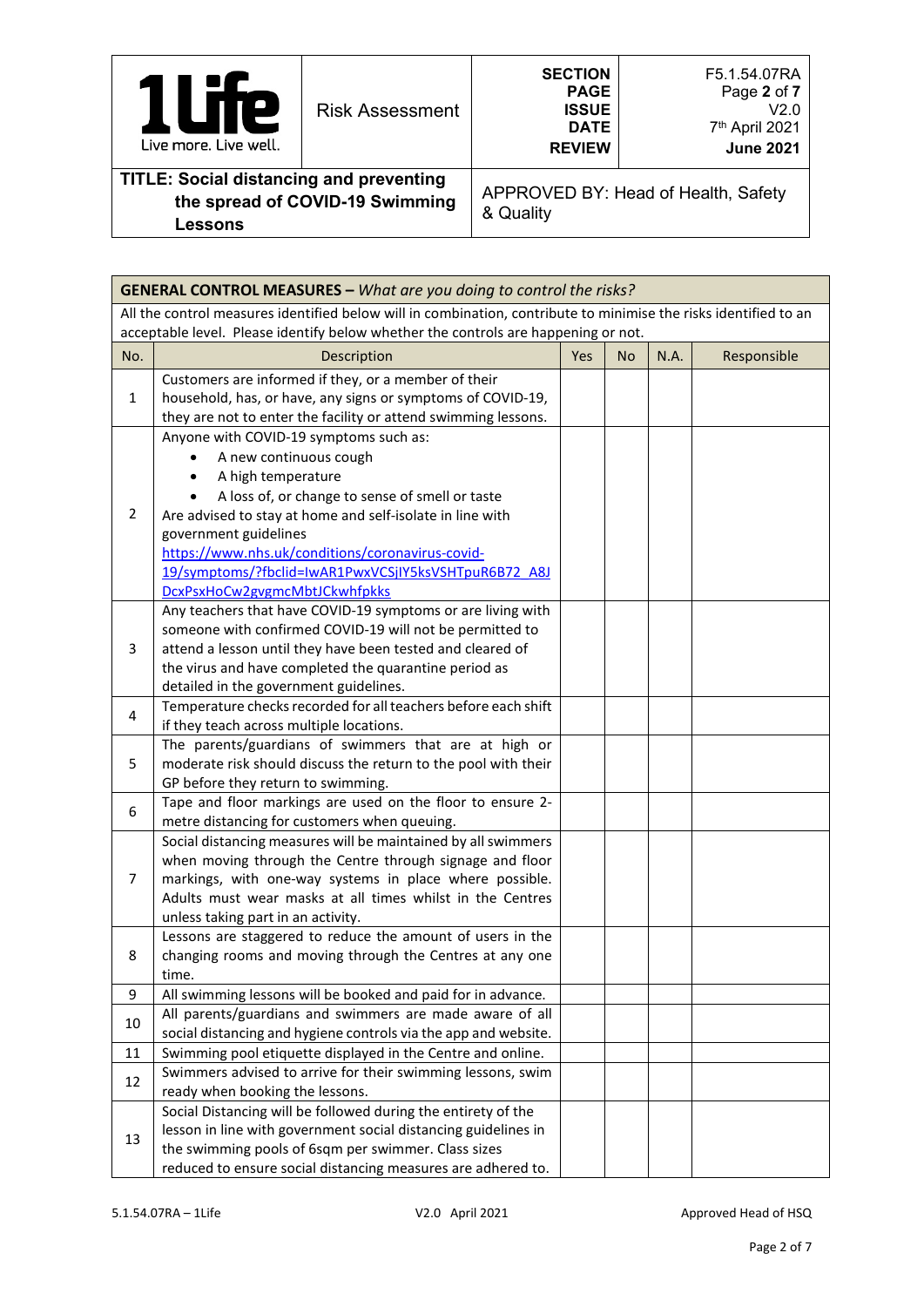| re<br>ı<br>Live more. Live well.                                                  | <b>Risk Assessment</b> | <b>SECTION</b><br><b>PAGE</b><br><b>ISSUE</b><br><b>DATE</b><br><b>REVIEW</b> | F5.1.54.07RA<br>Page 3 of 7<br>V2.0<br>7th April 2021<br><b>June 2021</b> |
|-----------------------------------------------------------------------------------|------------------------|-------------------------------------------------------------------------------|---------------------------------------------------------------------------|
| <b>TITLE: Social distancing and preventing</b><br>the spread of COVID-19 Swimming |                        | $\Omega$ . Quality                                                            | APPROVED BY: Head of Health, Safety                                       |

|  |  | & Quality |  |
|--|--|-----------|--|
|--|--|-----------|--|

|     | <b>GENERAL CONTROL MEASURES - What are you doing to control the risks?</b>                                                                                                                             |     |           |      |                      |
|-----|--------------------------------------------------------------------------------------------------------------------------------------------------------------------------------------------------------|-----|-----------|------|----------------------|
|     | All the control measures identified below will in combination, contribute to minimise the risks identified to an<br>acceptable level. Please identify below whether the controls are happening or not. |     |           |      |                      |
| No. | Description                                                                                                                                                                                            | Yes | <b>No</b> | N.A. | Responsible          |
|     |                                                                                                                                                                                                        |     |           |      |                      |
| 14  | All teachers will adhere to the social distancing measures at                                                                                                                                          |     |           |      |                      |
|     | all times when teaching and moving around the side of the<br>pool.                                                                                                                                     |     |           |      |                      |
|     | Teachers and assistants are trained to enforce the social                                                                                                                                              |     |           |      |                      |
| 15  | distancing rules.                                                                                                                                                                                      |     |           |      |                      |
| 16  | Teachers and swimmers reminded to regularly wash their                                                                                                                                                 |     |           |      |                      |
|     | hands or sanitise if soap and water is not available.                                                                                                                                                  |     |           |      |                      |
| 17  | Group lessons do not take place during public sessions.                                                                                                                                                |     |           |      |                      |
| 18  | Floor markings in place indicating where each teacher can                                                                                                                                              |     |           |      |                      |
|     | teach from.                                                                                                                                                                                            |     |           |      |                      |
|     | Where safe to do so, teachers teach on opposite sides of the                                                                                                                                           |     |           |      |                      |
| 19  | pool and maintain the same teaching position throughout the<br>lessons. If glare is present than they must move their position                                                                         |     |           |      |                      |
|     | to ensure they can see all areas of their pool space.                                                                                                                                                  |     |           |      |                      |
|     | Spectators must remain in the viewing gallery at all times,                                                                                                                                            |     |           |      |                      |
|     | spectator area capacity reduced to <b>????</b> to ensure social                                                                                                                                        |     |           |      |                      |
| 20  | distancing measures are maintained. Spectators must wear                                                                                                                                               |     |           |      |                      |
|     | face coverings at all times unless medically exempt.                                                                                                                                                   |     |           |      |                      |
| 21  | Parents/guardians must come alone if staying to watch their                                                                                                                                            |     |           |      |                      |
|     | children.                                                                                                                                                                                              |     |           |      |                      |
|     | Parent/guardians (as spectators) are not permitted on                                                                                                                                                  |     |           |      |                      |
| 22  | poolside during lessons, limiting one parent/guardian per                                                                                                                                              |     |           |      |                      |
|     | swimmer (including limit on accompanying siblings where                                                                                                                                                |     |           |      |                      |
|     | possible)<br>Where possible parents/guardians will drop the swimmers off                                                                                                                               |     |           |      |                      |
| 23  | at the facility and do not enter the building/changing rooms,                                                                                                                                          |     |           |      |                      |
|     | and only where safeguarding is not a concern.                                                                                                                                                          |     |           |      |                      |
|     | Teachers are re-inducted into the new ways of working                                                                                                                                                  |     |           |      |                      |
| 24  | following the COVID-19 lockdown including all new                                                                                                                                                      |     |           |      |                      |
|     | procedures in place to reduce the spread of COVID-19.                                                                                                                                                  |     |           |      |                      |
|     | Swimmer abilities are re-assessed on their first session back,                                                                                                                                         |     |           |      |                      |
| 25  | against the relevant outcomes to establish their current                                                                                                                                               |     |           |      |                      |
|     | levels of performance.                                                                                                                                                                                 |     |           |      |                      |
| 26  | Swimmer safety training in a COVID-19 environment must be                                                                                                                                              |     |           |      |                      |
|     | delivered on returning to the pool.<br>Swimmers to be re-educated on water and pool safety when                                                                                                        |     |           |      |                      |
| 27  | they return to the pool.                                                                                                                                                                               |     |           |      |                      |
|     | Adaptation to teaching positions required where possible due                                                                                                                                           |     |           |      |                      |
|     | to the recommendations to teach from the side following                                                                                                                                                |     |           |      |                      |
|     | Swim England guidelines. Teaching should only take place in                                                                                                                                            |     |           |      |                      |
| 28  | the pool, where the safety of the child could be at risk if                                                                                                                                            |     |           |      |                      |
|     | teaching from the side, and if social distancing can be                                                                                                                                                |     |           |      |                      |
|     | maintained.                                                                                                                                                                                            |     |           |      |                      |
|     | 5.1.54.07RA - 1Life<br>V2.0 April 2021                                                                                                                                                                 |     |           |      | Approved Head of HSQ |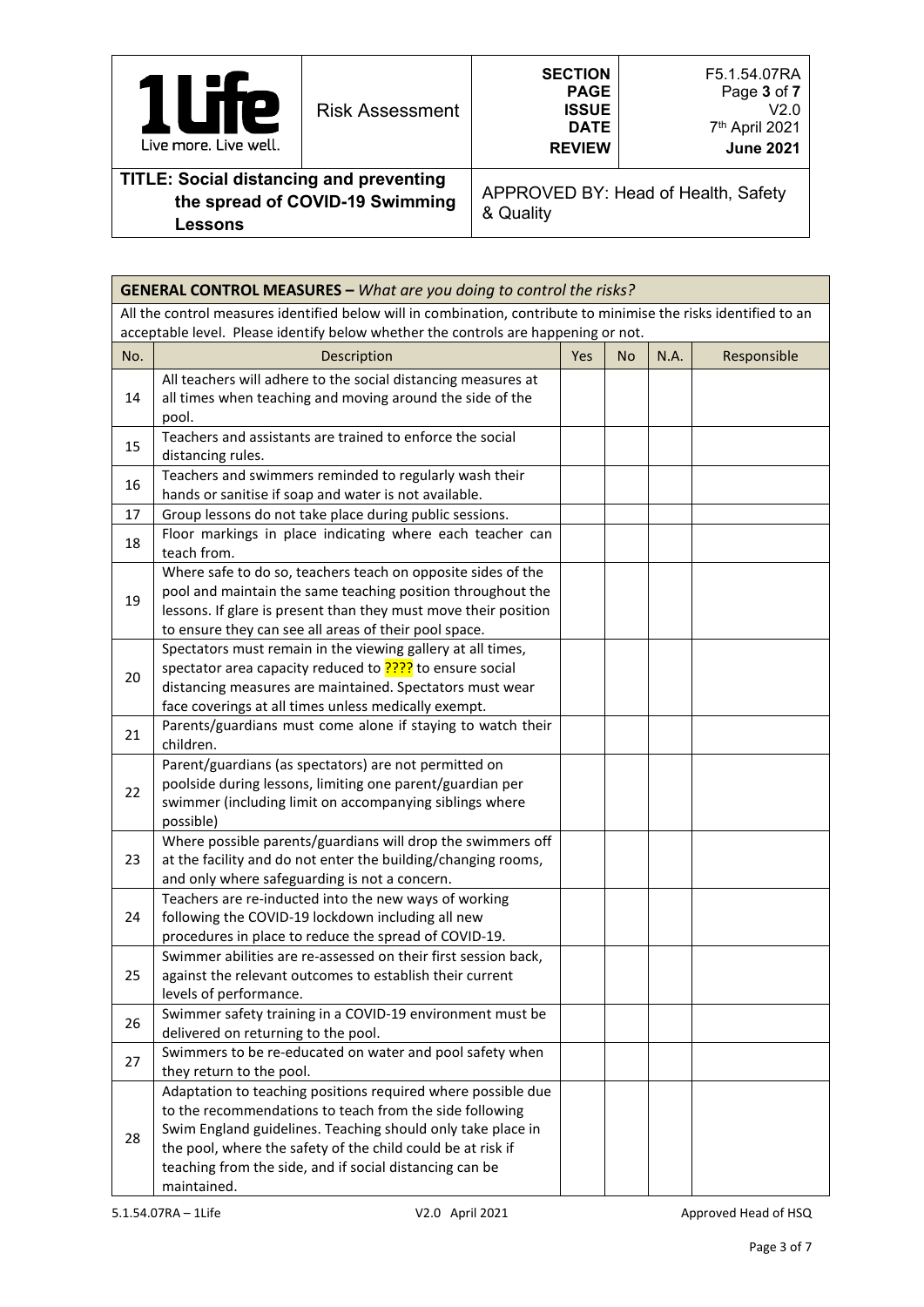| <b>TP</b><br>Live more. Live well.                                                | <b>Risk Assessment</b> | <b>SECTION</b><br><b>PAGE</b><br><b>ISSUE</b><br><b>DATE</b><br><b>REVIEW</b> | F5.1.54.07RA<br>Page 4 of 7<br>V2.0<br>7th April 2021<br><b>June 2021</b> |
|-----------------------------------------------------------------------------------|------------------------|-------------------------------------------------------------------------------|---------------------------------------------------------------------------|
| <b>TITLE: Social distancing and preventing</b><br>the spread of COVID-19 Swimming |                        | $\Omega$ Ouglity                                                              | APPROVED BY: Head of Health, Safety                                       |

& Quality

|     | <b>GENERAL CONTROL MEASURES - What are you doing to control the risks?</b>                                                                                                                             |     |     |      |             |
|-----|--------------------------------------------------------------------------------------------------------------------------------------------------------------------------------------------------------|-----|-----|------|-------------|
|     | All the control measures identified below will in combination, contribute to minimise the risks identified to an<br>acceptable level. Please identify below whether the controls are happening or not. |     |     |      |             |
| No. | Description                                                                                                                                                                                            | Yes | No. | N.A. | Responsible |
| 29  | Lesson plans have been developed to reduce/inhibit face-to-<br>face teaching within social distancing guidance.                                                                                        |     |     |      |             |
| 30  | Lifeguard and rescue equipment always available whilst<br>lessons are taking place.                                                                                                                    |     |     |      |             |
| 31  | Parent and toddler sessions are allowed in the water,<br>provided parents/carers maintain social distancing from all<br>others in the lessons and the reduced COVID capacities are<br>not breached.    |     |     |      |             |
| 32  | Pool spacing to be increased to accommodate parents for<br>parent and toddler sessions.                                                                                                                |     |     |      |             |
| 33  | Parents only have responsibility for their own children.                                                                                                                                               |     |     |      |             |
| 34  | Swimmers must maintain social distancing when waiting to<br>get in the pool and wait in designated areas.                                                                                              |     |     |      |             |
| 35  | Teachers and teaching assistants work in the same teams<br>wherever possible.                                                                                                                          |     |     |      |             |
| 36  | Teaching assistants maintain social distancing at all times.                                                                                                                                           |     |     |      |             |
| 37  | Swimmers enter and exit the pool at separate locations<br>where possible and follow a one-way system.                                                                                                  |     |     |      |             |
| 38  | All pool entry and exit points are used.                                                                                                                                                               |     |     |      |             |
| 39  | Lessons are structured and taught to ensure social distancing<br>can be maintained, i.e. children swim across the pool in<br>cannon or small wave formation.                                           |     |     |      |             |
| 40  | Swimmers must stay in the same groups at all times to<br>reduce additional exposure to other groups of swimmers.                                                                                       |     |     |      |             |
| 41  | Teachers to remind all swimmers to maintain social<br>distancing at the start of each lesson.                                                                                                          |     |     |      |             |
| 42  | High intensity lessons to be avoided to reduce the<br>explosiveness of exhaling such as race pace, excessive heart<br>rate intensity and hypoxia.                                                      |     |     |      |             |
| 43  | Teachers must maintain social distancing from swimmers at<br>all times and must not use physical contact when correcting<br>technique.                                                                 |     |     |      |             |
| 44  | Surface area of each lesson increased where possible.                                                                                                                                                  |     |     |      |             |
| 45  | Swimmers maintain a 2-metre social distance during rest<br>periods.                                                                                                                                    |     |     |      |             |
| 46  | Debriefs should be kept to a minimum.                                                                                                                                                                  |     |     |      |             |
| 47  | Where possible swimmers will bring their own personal<br>equipment, which is clearly marked as theirs.                                                                                                 |     |     |      |             |
| 48  | Swimmers and teachers will bring their own water bottles.                                                                                                                                              |     |     |      |             |
| 49  | Swimmers do not share equipment.                                                                                                                                                                       |     |     |      |             |
| 50  | Hand sanitising stations set up before entry to the pool.                                                                                                                                              |     |     |      |             |
|     |                                                                                                                                                                                                        |     |     |      |             |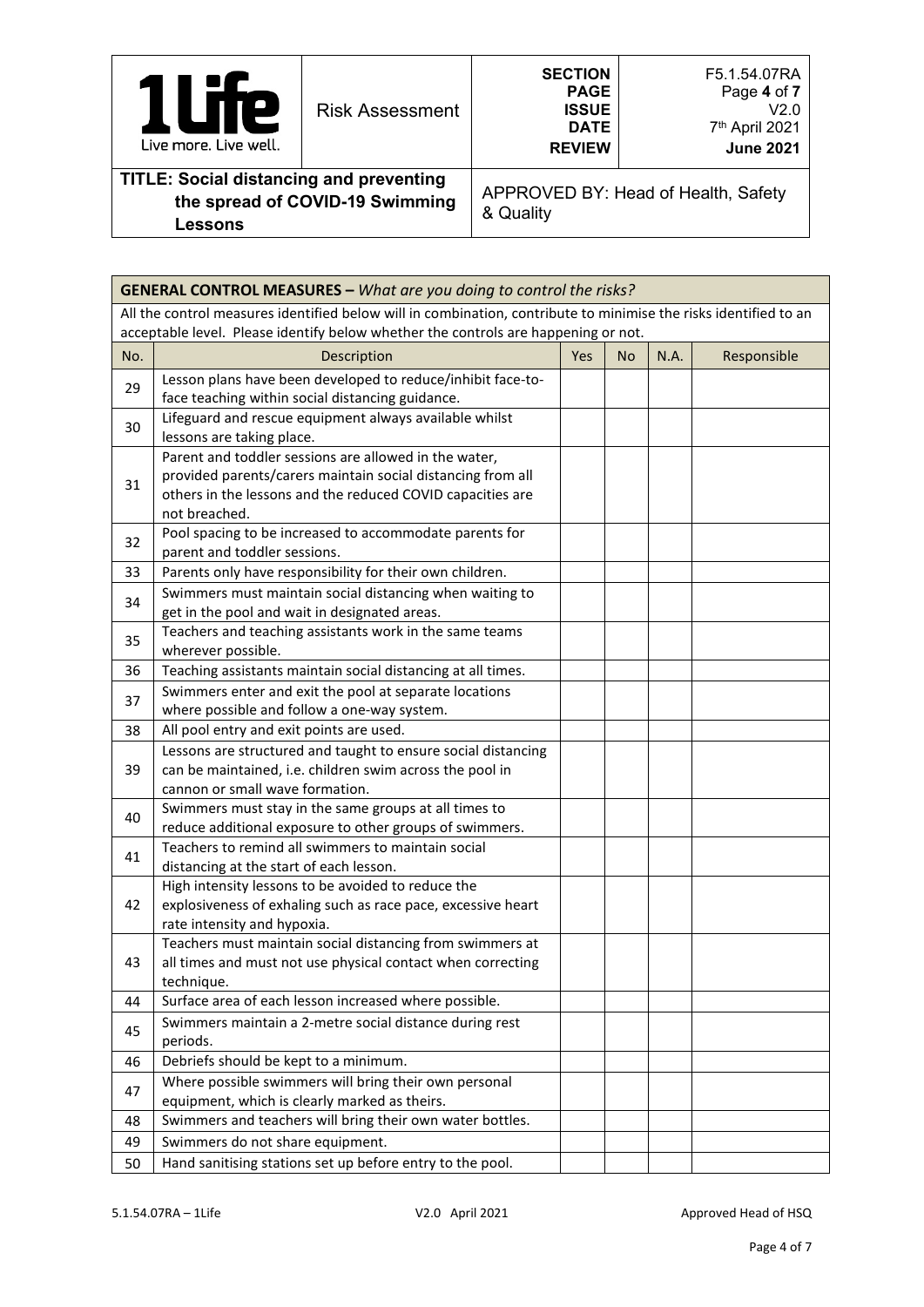| <b>P</b><br>Live more. Live well.                                                 | <b>Risk Assessment</b> | <b>SECTION</b><br><b>PAGE</b><br><b>ISSUE</b><br><b>DATE</b><br><b>REVIEW</b> | F5.1.54.07RA<br>Page 5 of 7<br>V2.0<br>7th April 2021<br><b>June 2021</b> |
|-----------------------------------------------------------------------------------|------------------------|-------------------------------------------------------------------------------|---------------------------------------------------------------------------|
| <b>TITLE: Social distancing and preventing</b><br>the spread of COVID-19 Swimming |                        | $\Omega$ . Quality                                                            | APPROVED BY: Head of Health, Safety                                       |

& Quality

|     | <b>GENERAL CONTROL MEASURES - What are you doing to control the risks?</b>                                                                                                                                               |     |           |      |             |
|-----|--------------------------------------------------------------------------------------------------------------------------------------------------------------------------------------------------------------------------|-----|-----------|------|-------------|
|     | All the control measures identified below will in combination, contribute to minimise the risks identified to an<br>acceptable level. Please identify below whether the controls are happening or not.                   |     |           |      |             |
| No. | Description                                                                                                                                                                                                              | Yes | <b>No</b> | N.A. | Responsible |
| 51  | Equipment used in the pool can be cleaned with pool water<br>following its use provided the pool is adequately disinfected.                                                                                              |     |           |      |             |
| 52  | Equipment that cannot be cleaned in the pool will be<br>disinfected after use.                                                                                                                                           |     |           |      |             |
| 53  | Teachers are responsible for cleaning their group's<br>equipment before and after each shift.                                                                                                                            |     |           |      |             |
| 54  | Where possible 2 sets of equipment will be available at each<br>station to allow for cleaning.                                                                                                                           |     |           |      |             |
| 55  | Equipment used in the sessions will be kept to a minimum.                                                                                                                                                                |     |           |      |             |
| 56  | If a tissue or wipe is used during the session, they will be told<br>to dispose of it using the "catch itBin itkill it" policy, and<br>wash hands after. Waste bins provided for disposal of tissues                     |     |           |      |             |
| 57  | If someone shows symptoms whilst in attendance, PPE will be<br>worn-gloves, apron, face mask by the coach/teacher with the<br>individual.                                                                                |     |           |      |             |
| 58  | The individual is removed away from all other swimmers.                                                                                                                                                                  |     |           |      |             |
| 59  | Emergency contacts will be phoned, or parent called from<br>within the Centre to collect as soon as possible.                                                                                                            |     |           |      |             |
| 60  | Emergency contact details have been checked to ensure they<br>are up to date.                                                                                                                                            |     |           |      |             |
| 61  | When leaving the pool swimmers must spend minimal time in<br>the changing rooms.                                                                                                                                         |     |           |      |             |
| 62  | Where possible swimmers shower at home.                                                                                                                                                                                  |     |           |      |             |
| 63  | Swimmers, spectators and teachers leave the venue as soon<br>as they are ready and do not congregate within the facility.                                                                                                |     |           |      |             |
| 64  | Teachers and assistants trained on changes to NOP and EAP.                                                                                                                                                               |     |           |      |             |
| 65  | Teachers and assistants attend refresher NPLQ/NRASTC<br>training before returning to teaching duties and in line with<br>the new IQL guidance.                                                                           |     |           |      |             |
| 66  | NRASTC teachers trained on changes to first aid delivery due<br>to COVID-19 restrictions.                                                                                                                                |     |           |      |             |
| 67  | Swim teachers and lifeguards trained on COVID-19<br>awareness, employee safe workplace practices, for hand<br>washing and staying at home if ill and reporting illnesses.                                                |     |           |      |             |
| 68  | The preservation of human life takes precedent. If a<br>swimmer is in difficulty, a lifesaver must respond quickly and<br>where required, perform CPR (see COVID-19 CPR protocols<br>from the UK Resuscitation Council). |     |           |      |             |
| 69  | First aiders must wear gloves and a face mask when dealing<br>with first aid incidents.                                                                                                                                  |     |           |      |             |
| 70  | Adult lessons cannot resume until 17 <sup>th</sup> May at the earliest.                                                                                                                                                  |     |           |      |             |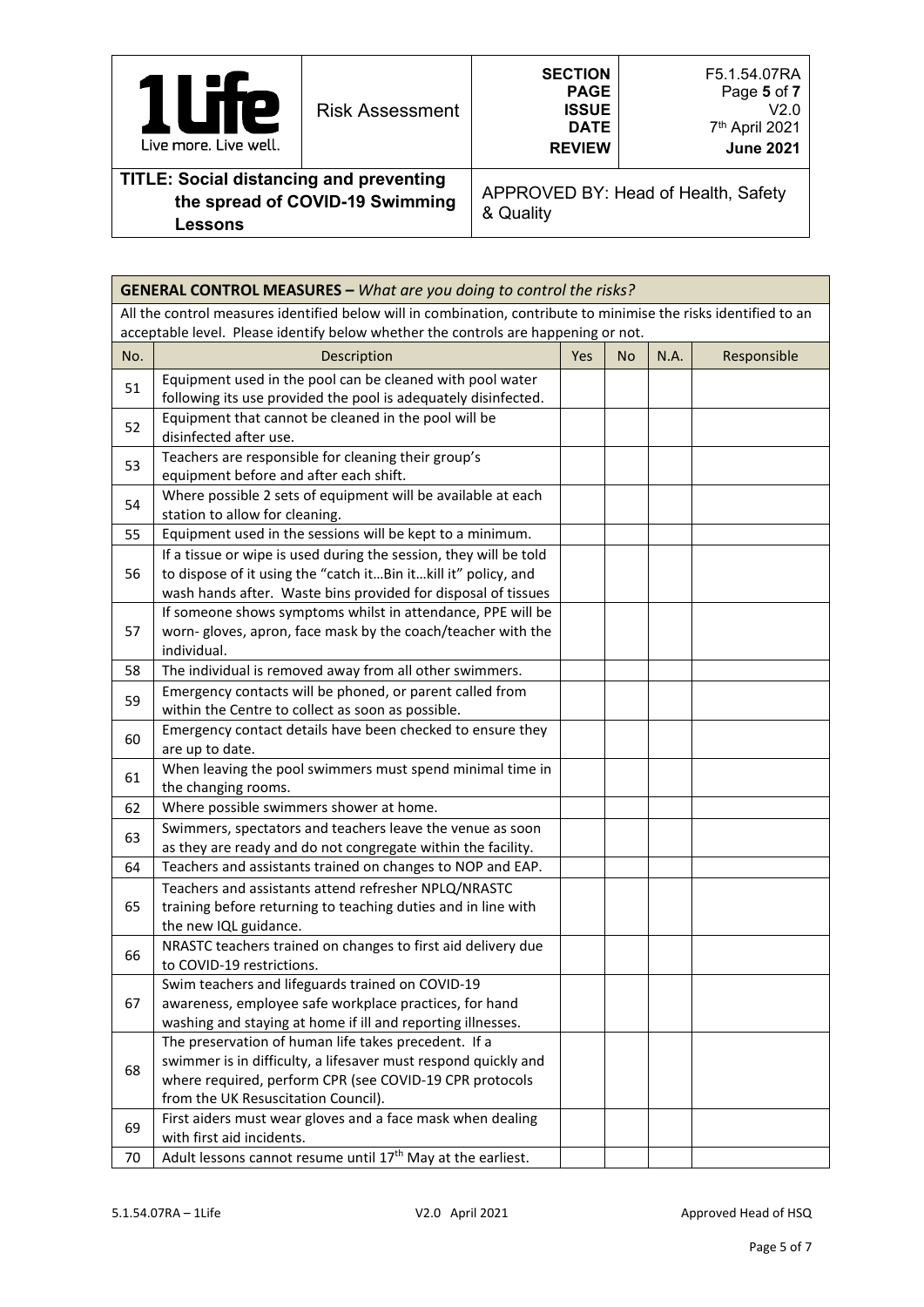| <b>Te</b><br>$\overline{\phantom{a}}$<br>Live more. Live well.   | <b>Risk Assessment</b>          | <b>SECTION</b><br><b>PAGE</b><br><b>ISSUE</b><br><b>DATE</b><br><b>REVIEW</b> | F5.1.54.07RA<br>Page 6 of 7<br>V2.0<br>7th April 2021<br><b>June 2021</b> |
|------------------------------------------------------------------|---------------------------------|-------------------------------------------------------------------------------|---------------------------------------------------------------------------|
| <b>TITLE: Social distancing and preventing</b><br><b>Lessons</b> | the spread of COVID-19 Swimming | & Quality                                                                     | APPROVED BY: Head of Health, Safety                                       |

| <b>GENERAL CONTROL MEASURES - What are you doing to control the risks?</b>                                                                                                                             |                                                                                                                              |     |     |      |             |
|--------------------------------------------------------------------------------------------------------------------------------------------------------------------------------------------------------|------------------------------------------------------------------------------------------------------------------------------|-----|-----|------|-------------|
| All the control measures identified below will in combination, contribute to minimise the risks identified to an<br>acceptable level. Please identify below whether the controls are happening or not. |                                                                                                                              |     |     |      |             |
| No.                                                                                                                                                                                                    | Description                                                                                                                  | Yes | No. | N.A. | Responsible |
| 71                                                                                                                                                                                                     | Risk assessment to be reviewed in line with Government<br>guidance on the control of COVID-19 and the spring 21 road<br>map. |     |     |      |             |
| 72                                                                                                                                                                                                     | Supply air to opened to 100% and extract fully running to<br>increase air turn on poolside.                                  |     |     |      |             |
| 73                                                                                                                                                                                                     | Toilets, sinks and showers closed off where social distancing<br>cannot be maintained.                                       |     |     |      |             |
| 74                                                                                                                                                                                                     | Parents/guardians arriving with children must scan the QR<br>codes or details be captured at reception.                      |     |     |      |             |

| SITE SPECIFIC ASSESSMENT - Complete this table for any hazard, risk not included above and for any<br>additional control measures in place or required. |        |      |                        |             |                     |  |
|---------------------------------------------------------------------------------------------------------------------------------------------------------|--------|------|------------------------|-------------|---------------------|--|
| No.                                                                                                                                                     | Hazard | Risk | <b>Control Measure</b> | Responsible | In place?<br>Yes/No |  |
|                                                                                                                                                         |        |      |                        |             |                     |  |
|                                                                                                                                                         |        |      |                        |             |                     |  |
|                                                                                                                                                         |        |      |                        |             |                     |  |
|                                                                                                                                                         |        |      |                        |             |                     |  |

# <span id="page-5-0"></span>CONTACT YOUR COMPANY HEALTH AND SAFETY RESOURCE IN THE FIRST INSTANCE IF YOU ADD ANY HAZARD, RISK OR CONTROL MEASURE IN THIS TABLE